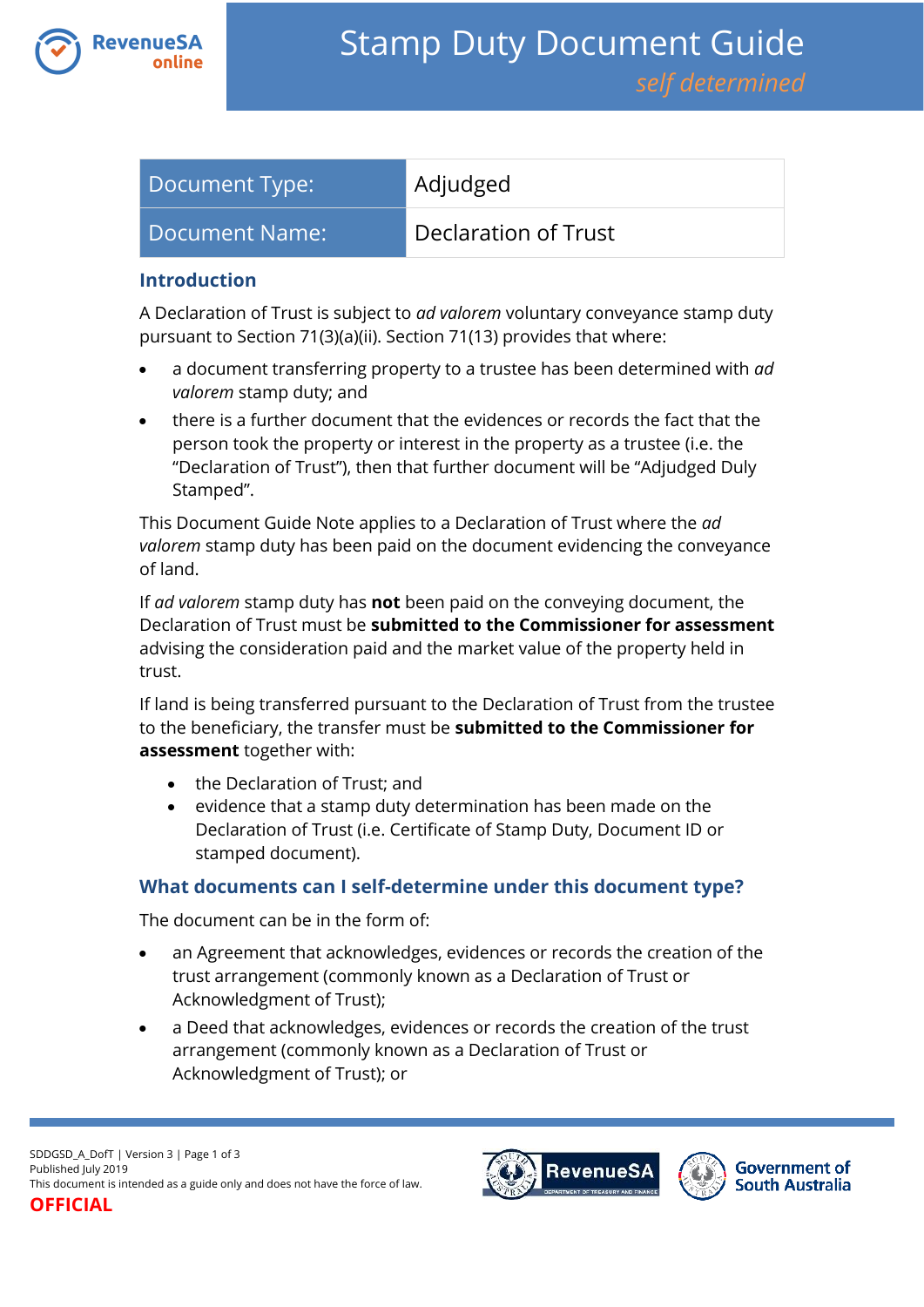

 any other document that acknowledges, evidences or records the creation of the trust arrangement (commonly known as a Declaration of Trust or Acknowledgment of Trust).

## **What types of transactions can I self-determine under this document type?**

A document that acknowledges, evidences or records a trust arrangement is deemed **suitable** for self-determination under this document type where:

- a previous document that conveyed the property to a trustee has been determined with *ad valorem* stamp duty; and
- the document that acknowledges, evidences or records the trust arrangement is dated on or prior to the date of transfer.

### **What evidence do I need to retain for audit purposes?**

For audit purposes, you will need to retain the following documentation either in paper form or electronic form:

- a copy of the documents both the conveyance of land document and the document acknowledging, evidencing or recording the trust arrangement;
- evidence that a stamp duty determination has been made (i.e. Certificate of Stamp Duty, Document ID or stamped document); and
- evidence that the purchase funds were provided by the beneficiary of the trust.

# **What Section(s) of the** *Stamp Duties Act 1923* **applies?**

Section 71(13)

### **What stamp duty is payable on this document?**

No stamp duty is payable, the document is **Adjudged Duly Stamped**.

### **Examples**

#### Declaration of Trust (Land)

Bill and Megan Cooke as trustees of the Cooke Family Trust purchase an investment property for \$185 000.

The parties execute a Transfer and on the same day execute a Declaration of Trust, which states that they are holding the property as trustees of the Cooke Family Trust.

All funding for the purchase has been obtained from a bank loan in the name of Bill and Megan Cooke as Trustees of the Cooke Family Trust.